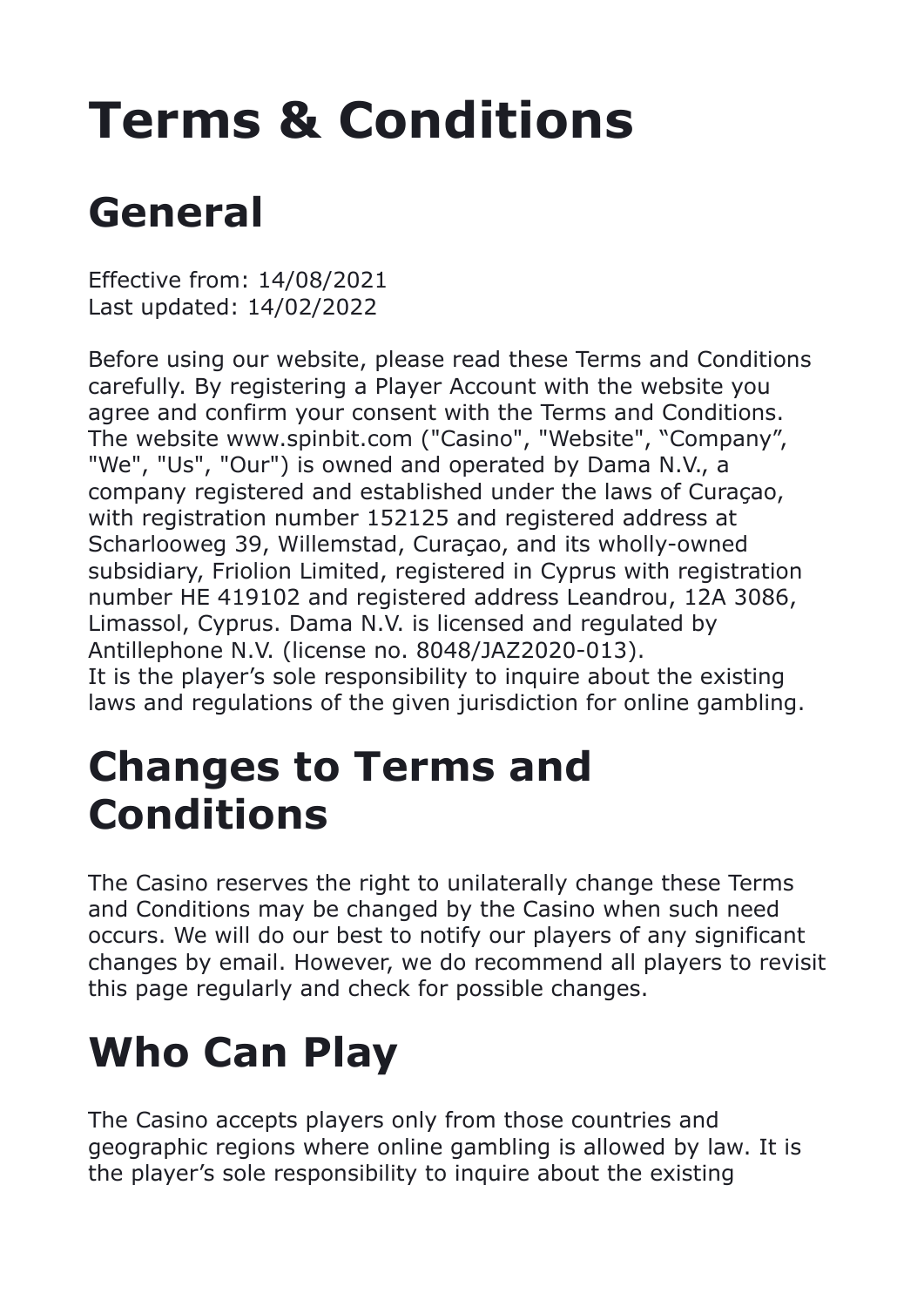gambling laws and regulations of the given jurisdiction before placing bets on the website.

The Casino accepts strictly adult players (the minimum age is 18) and players who have reached the age specified by the jurisdiction of player's place of residence as eligible for online gaming. It is the player's sole responsibility to inquire about the existing laws and regulations of the given jurisdiction regarding age limitations for online gambling.

It is entirely and solely your responsibility to enquire and ensure that you do not breach laws applicable to you by participating in the games. Depositing real funds and playing for real money is subject to the laws of your country, and it is your sole responsibility to abide by your native regulations.

The Company reserves the right to ask for proof of age from the player and limit access to the Website or suspend the Player Account to those players who fail to meet this requirement. Any bonuses are not available to players from Sweden, including participation in any kind of promotional programs, receiving VIP rewards, as well as exchange of comp points.

Users from the following countries and their territories ("Restricted Countries") are not allowed to deposit and play real money games: Australia, United States of America, United Kingdom, Spain, France and its overseas territories (Guadeloupe, Martinique, French Guiana, Réunion, Mayotte, St. Martin, French Polynesia, Wallis and Futuna, New Caledonia), Netherlands, Israel, Lithuania, Gibraltar, Jersey, Curacao, Angola, Albania, Iraq, Jamaica, Uganda, Pakistan, Islamic Republic of Iran, Panama, Lebanon, Zimbabwe, Mauritius, Nicaragua, Yemen, Central African Republic, Côte d'Ivoire, Sudan, Liberia, Syrian Arab Republic, Cayman Islands, Somalia, Congo, Korea, Eritrea, Haiti, Sierra Leone, Ethiopia, Myanmar, South Sudan, Burkina Faso, Libya, Mali, Barbados and Rwanda. The Casino cannot guarantee successful processing of withdrawals or refunds in the event that player breaches this Restricted Countries policy.

#### **Availability of Games**

Please bear in mind that some games may be unavailable in certain jurisdictions, as required by the policies of game providers which may change from time to time.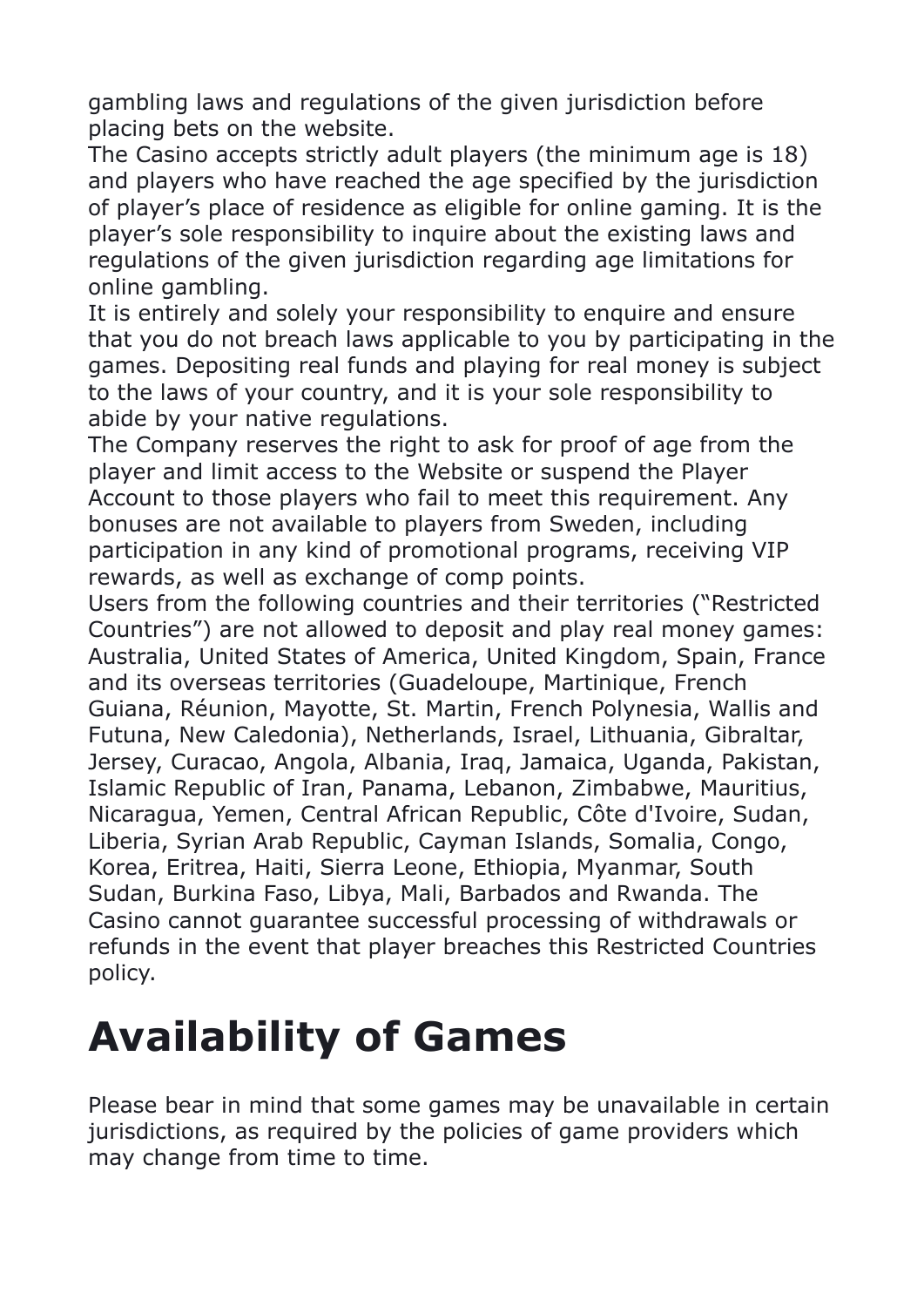NetEnt games are unavailable for Afghanistan, Albania, Algeria, Angola, Australia, Bahamas, Botswana, Cambodia, Ecuador, Ethiopia, Ghana, Guyana, Hong Kong, Iran, Iraq, Israel, Kuwait, Lao, Myanmar, Namibia, Nicaragua, North Korea, Pakistan, Panama, Papua New Guinea, Philippines, Sri Lanka, Singapore, Sudan, Syria, Taiwan, Trinidad and Tobago, Tunisia, Uganda, Yemen, Zimbabwe, as well as Belgium, Bulgaria, Czech Republic, Denmark, Estonia, France, Italy, Latvia, Lithuania, Mexico, Portugal, Romania, Serbia, Spain, Sweden, Switzerland, United States of America and the United Kingdom.

In addition to the above, Jumanji, emojiplanet, Guns & Roses, Jimi Hendrix, Motörhead and Conan are not available in the following territories: Afghanistan, Albania, Algeria, Angola, Australia, Bahamas, Botswana, Cambodia,China, Ecuador, Ethiopia, Ghana, Guyana, Hong Kong, Iran, Iraq, Israel, Kuwait, Laos, Myanmar, Namibia, Nicaragua, North Korea, Pakistan, Panama, Papua New Guinea, Philippines, Singapore, Sri Lanka, Sudan, Syria, Taiwan, Trinidad and Tobago, Tunisia, Uganda, Yemen, Zimbabwe. Belgium, Bulgaria, Czech Republic, Denmark, Estonia, France, Italy, Latvia, Lithuania Mexico, Portugal, Romania, Serbia, Spain, Sweden, Switzerland, United Kingdom, United States of America. Planet of the Apes Video Slot is not available in the following territories: Azerbaijan, China, India, Malaysia, Qatar, Russia, Thailand, Turkey, Ukraine.

Vikings Video Slot is not available in the additional jurisdictions: Afghanistan, Albania, Algeria, Angola, Australia, Azerbaijan, Cambodia, Canada, China, Ecuador, France, Guyana, Hong Kong, India, Indonesia, Iran, Iraq, Israel, Kuwait, Laos, Malaysia, Myanmar, Namibia, North Korea, Pakistan, Papua New Guinea, Philippines, Qatar, Russia, Singapore, South Korea, Sudan, Syria, Taiwan, Thailand, Tunisia, Turkey, Ukraine, United States of America, Uganda.

Narcos Video Slot is not available in the following territories: China, Indonesia, South Korea.

Additionally, Universal Monsters (Frankenstein, the Bride of Frankenstein, Dracula, The Mummy, The Wolf Man, Creature from the Black Lagoon and The Invisible Man), are only available in the following territories: Andorra, Armenia, Azerbaijan, Belarus, Bosnia and Herzegovina, Brazil, Georgia, Iceland, Liechtenstein, Moldova, Monaco, Montenegro, Norway, Russia, San Marino, Serbia, Switzerland, Ukraine, Croatia, Macedonia, Turkey, Austria, Bulgaria, Cyprus, Czech Republic, Finland, France, Germany, Greece,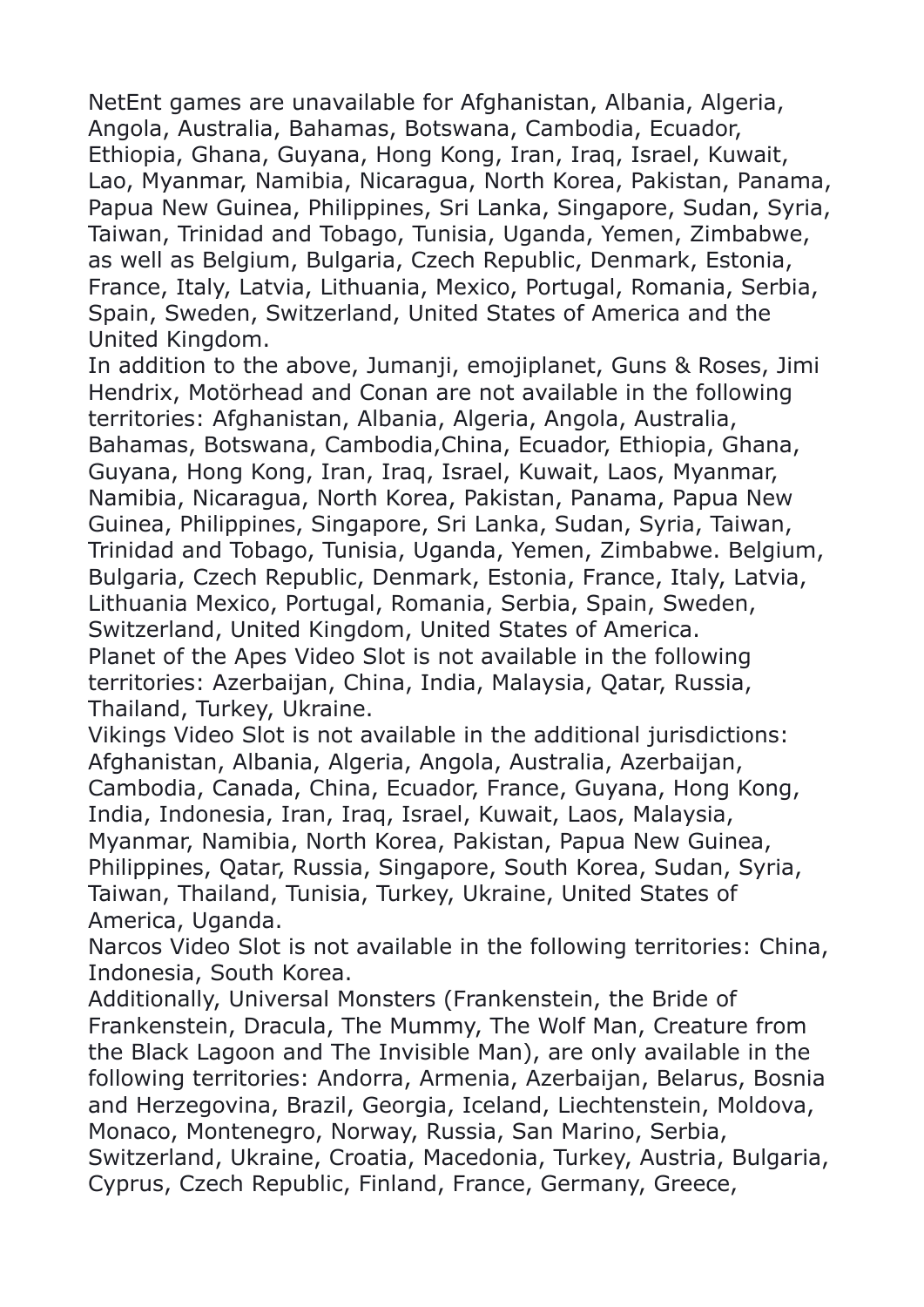Hungary, Ireland, Latvia, Lithuania, Luxembourg, Malta, Netherlands, Peru, Poland, Slovakia, Slovenia, and Sweden. Players from the following countries are not eligible to win any jackpots from jackpot games offered by NetEnt (such as but not limited to Mega Fortune): Australia, Azerbaijan, China, Denmark, India, Israel, Italy, Japan, Malaysia, Qatar, Russia, Spain, Thailand, Tunisia, Turkey, United Arab Emirates, Ukraine. The Casino will make reasonable efforts to prevent players from these countries to reach the games, but if players from any of the stated countries would win the jackpot, the jackpot win will be annulled. Players from Canada are not eligible to play the games from NYX.

## **Accepted Currencies**

The website allows playing for the following currencies: EUR, USD, CAD, NZD, RUB, BTC, ETH, LTC, USDT.

#### **Fees and Taxes**

You are solely responsible to account and report relevant taxes on winnings that might be applicable in your jurisdiction.

#### **Game Rules**

By accepting these Terms and Conditions you confirm that you know and understand the rules of the games offered on the Website. It is at your discretion to familiarise yourself with the theoretical payout percentage of each game.

## **Disclaimer of Liabilities**

By accepting these Terms and Conditions you confirm your awareness of the fact that gambling may lead to losing money. The Casino is not liable for any possible financial damage arising from your use of the Website.

The Casino is not liable of any hardware or software defects, unstable or lost Internet connection, or any other technical errors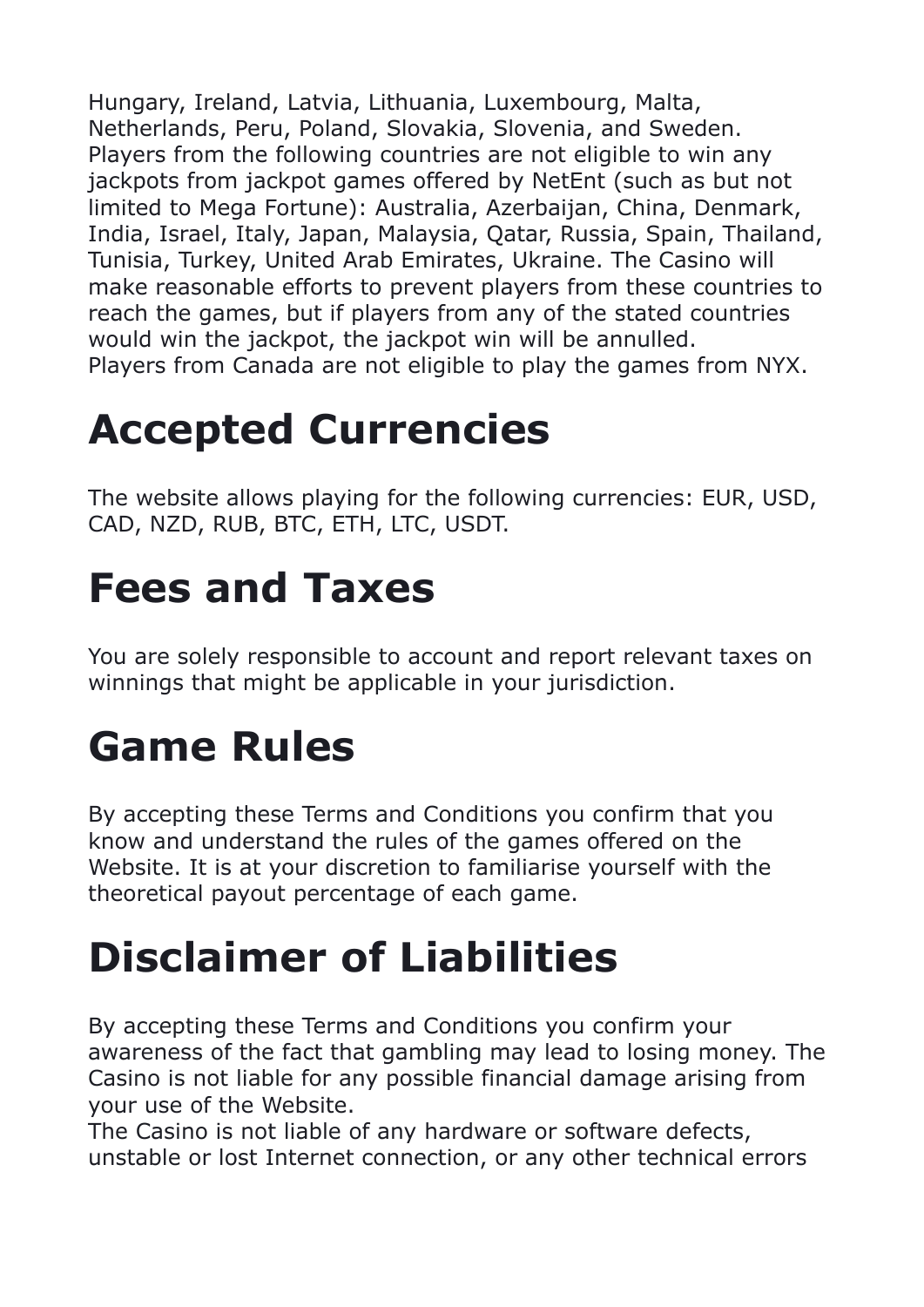that may limit access to the Website or prevent any players from uninterrupted play.

In the unlikely case where a wager is confirmed or a payment is performed by us in error, the Company reserves the right to cancel all wagers accepted containing such an error, or to correct the mistake by re-settling all the wagers at the correct terms that should have been available at the time that the wager was placed in the absence of the error.

If the Casino mistakenly credit your Player Account with a deposit, bonus or winnings that do not belong to you, whether due to a technical issue, error in the paytables, human error or otherwise, the amount and/or the winnings from such bonus or deposit will remain the Casino property and will be deducted from your Player Account. If you have withdrawn funds that do not belong to you prior to us becoming aware of the error, the mistakenly paid amount will (without prejudice to other remedies and actions that may be available at law) constitute a debt owed by you to us. In the event of an incorrect crediting, you are obliged to notify us immediately by email.

The Casino, its directors, employees, partners, service providers:

- do not warrant that the software or the Website is/are fit for their purpose;
- do not warrant that the software and Website are free from errors;
- do not warrant that the Website and/or games will be accessible without interruptions;
- shall not be liable for any loss, costs, expenses or damages, whether direct, indirect, special, consequential, incidental or otherwise, arising in relation to your use of the Website or your participation in the games.

You hereby agree to fully indemnify and hold harmless the Casino, its directors, employees, partners, and service providers for any cost, expense, loss, damages, claims and liabilities howsoever caused that may arise in relation to your use of the Website or participation in the Games.

You acknowledge that the Casino shall be the final decision-maker of whether you have violated the Casino's Terms and Conditions in a manner that results in your suspension or permanent barring from participation in the Website.

#### **Use of Player Account**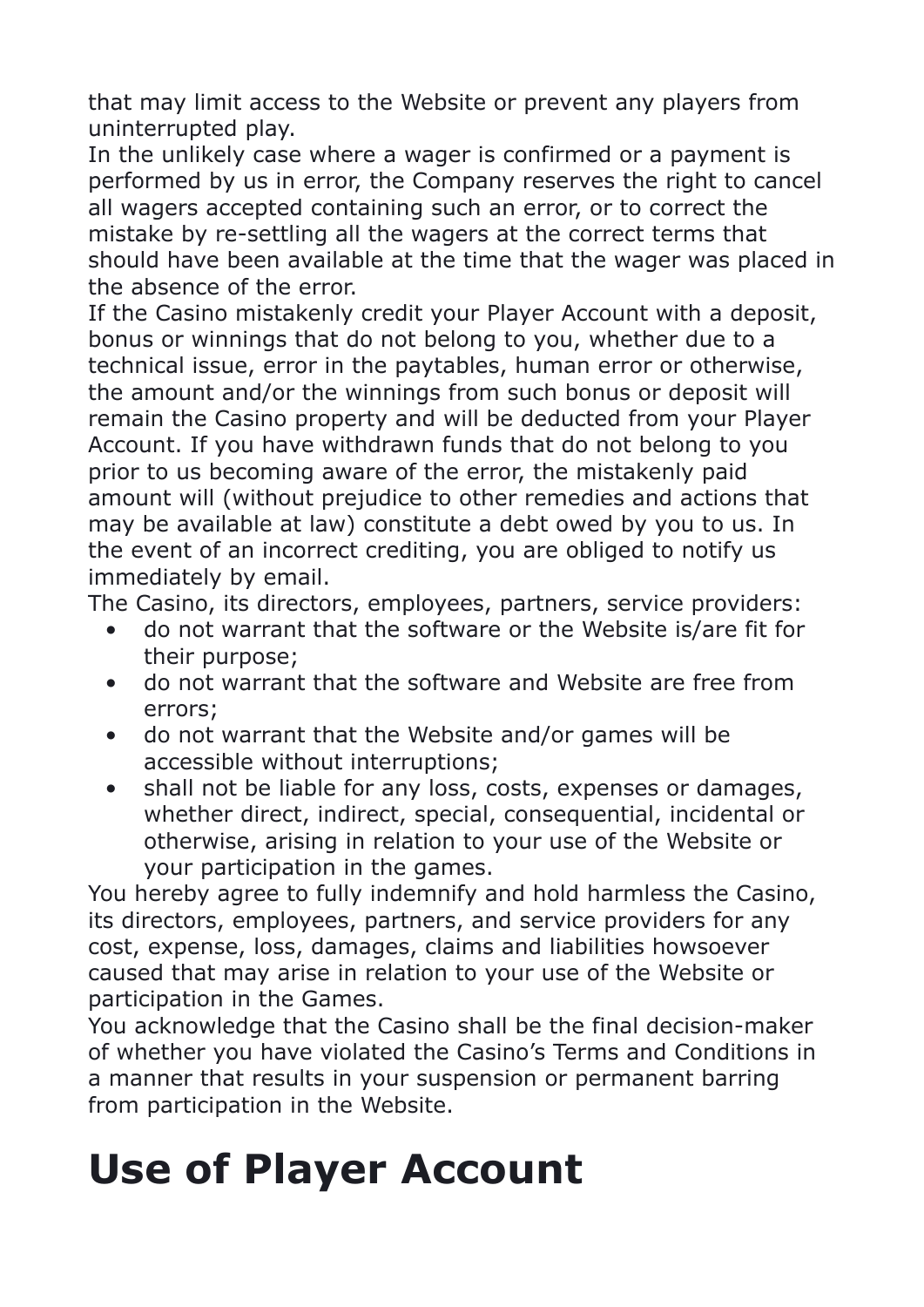Each player is allowed to create only one (1) personal account. Creating multiple Player Accounts by a single player can lead, at the sole discretion of the Casino, to termination of all such accounts and cancellation of all payouts to the player. The player shall not provide access to their Player Account or allow using the Website to any third party including but not limited to minors.

Any returns, winnings or bonuses which the player has gained or accrued during such time as the Duplicate Account was active shall be reclaimed by us, and players undertake to return to us on demand any such funds which have been withdrawn from the Duplicate Account.

The Website can only be used for personal purposes and shall not be used for any type of commercial profit.

You must maintain your account and keep your details up-to-date. We reserve the right to make a phone call to the number provided in your user account, which at our own discretion can be a necessary part of the KYC procedure. Withdrawals may be terminated until the account is fully verified. We will make reasonable efforts trying to contact you regarding the withdrawal of the funds, but if we are not able to reach you (by email or phone) in two (2) weeks as from the date of the request for withdrawal, account will be locked, since you have failed to pass the KYC procedure.

#### **Anti-Fraud Policy**

The Company has a strict anti-fraud policy and utilises various antifraud tools and techniques. If the player is suspected of fraudulent actions including, but not limited to:

participating in any type of collusion with other players development of strategies aimed at gaining of unfair winnings fraudulent actions against other online casinos or payment providers

charge back transactions with a credit card or denial of some payments made

creating two or more accounts

low risk roulette play where the player betting equal stakes for both black/red or even/odd covering 25 or more out of 37 numbers on the table. (Placing bets on black/red only covers 36 of 37 possible numbers).

other types of cheating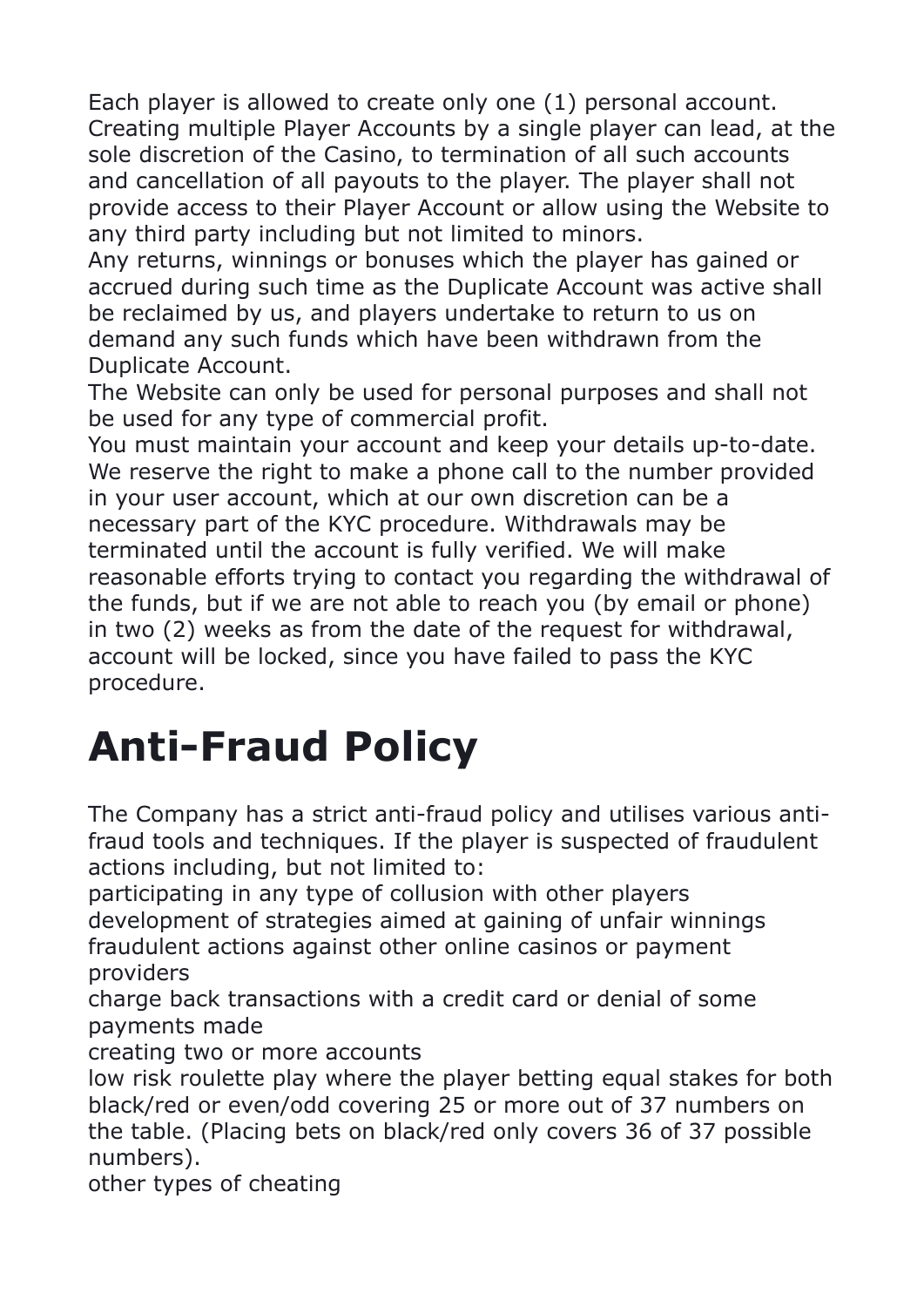or becomes a bankrupt in the country of their residence, the Company reserves the right to terminate such Player Account and suspend and/or cancel all payouts to the player. This decision is at the sole discretion of the Company and the player will not be notified or informed about the reasons of such actions. The Company also reserves the right and may be obliged to inform applicable regulatory bodies of the fraudulent actions performed by the player.

In the event of chargeback at the account, the casino reserves the right to:

charge the player a sum equivalent to the players available balance funds in order to compensate damages and expenses suffered by an incurred as a result of chargeback;

claim further damages and financial losses from the player by contacting them via one of the methods provided during the registration process (i.e. phone, e-mail, etc.);

close player's personal account and/or discard all and any winnings gained as a result of such act or attempt to act.

The Casino has zero tolerance to advantage play. Any player who will try to gain advantage of casino welcome offers or other promotions agrees that Company reserves the right to void bonuses and any winnings from such bonuses, for the reasons of:

- use of stolen cards;
- chargebacks:
- creating more than one account in order to get advantage from casino promotions;
- providing incorrect registration data;
- any other actions which may damage the Casino.

The Casino reserves the right to close your Player Account and to refund to you the amount on your account balance, subject to deduction of relevant withdrawal charges, at Casino's absolute discretion and without any obligation to state a reason or give prior notice.

In order to verify player`s account casino management require documents (ID, payment systems, utility bills еtc) in Latin or Cyrillic alphabet. In case player doesn't have an opportunity to provide documents in above-mentioned alphabets casino reserves the right to demand video verification where player shows his/her documents.

The Casino reserves the right to retain payments, if suspicion or evidence exists of manipulation of the casino system. Criminal charges will be brought against any user or any other person(s)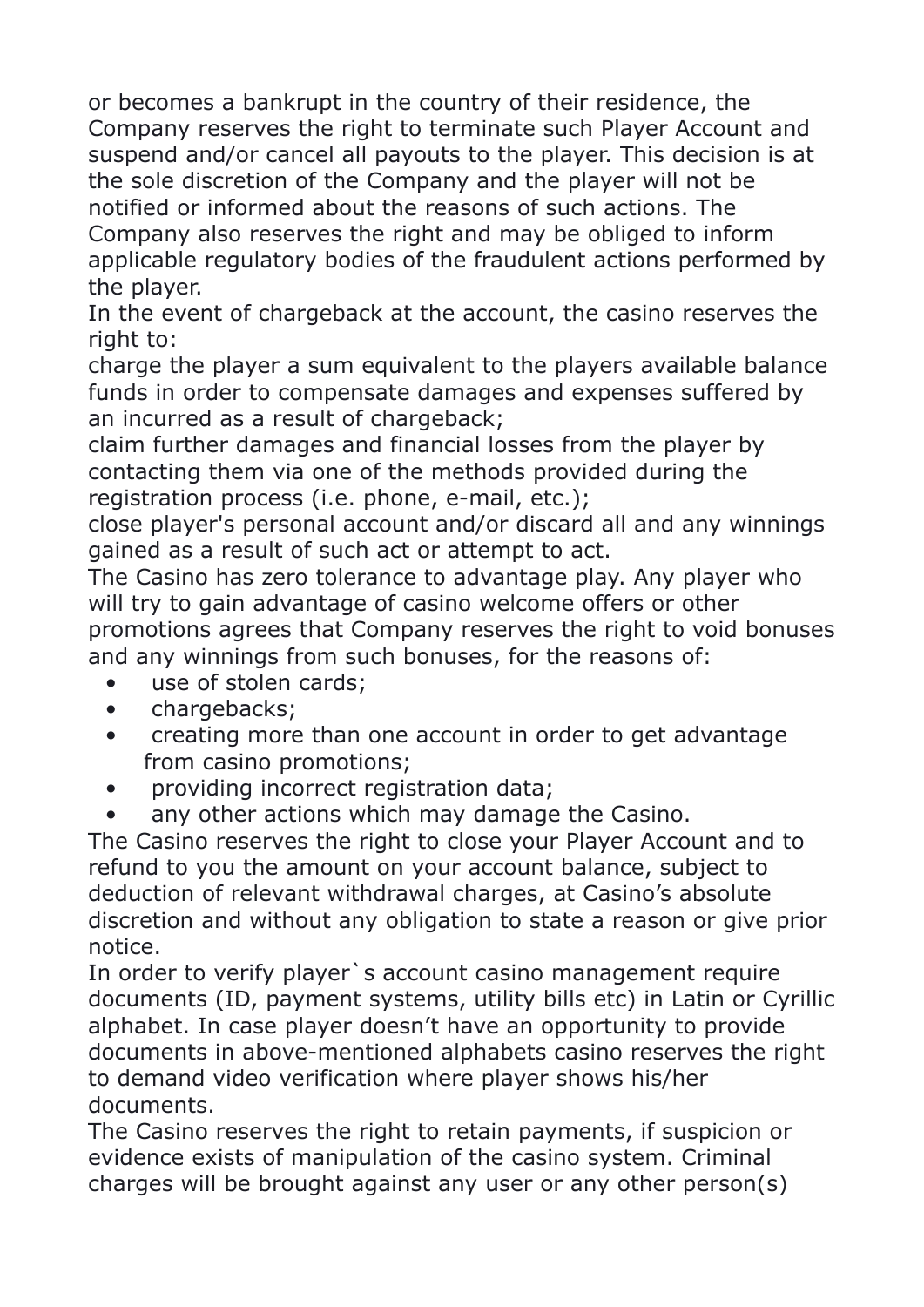who has/have manipulated the casino system or attempted to do so. The Casino reserves the right to terminate and/or change any games or events being offered on the Website.

Should you become aware of any possible errors or incompleteness in the software, you agree to refrain from taking advantage of them. Moreover, you agree to report to the Casino any error or incompleteness immediately. Should you fail to fulfill such obligations, the Casino has a right to full compensation for all costs related to the error or incompleteness, including any costs incurred in association with the respective error/incompleteness and the failed notification.

Please note that if you requested a withdrawal, your deposit must be wagered at least three (3) times. The Casino reserves the right to charge you the costs of transaction processing for deposit and withdrawals. This decision is at the sole discretion of the Casino. The casino is not a financial institution and thus should not be treated as such. Your account will not bear any interests and no conversion or exchange services (including fiat-crypto exchange) will be offered at any time

### **Depositing**

The Website offers a variety of payment methods. They include VISA and MasterCard credit and debit cards, as well as various alternative payment methods. Please note that all payments with Paysafe are processed via Dama N.V.

Please contact our support team at support@spinbit.com to inquire about the payment methods which are most favorable for your country of residence.

The Company does not accept third party payments. You must make deposits only from a bank account, bank cards, e-wallets or other payment methods that are registered in your own name. If we determine during the security checks that you have violated this condition, your winnings will be confiscated. The Company is not responsible for the lost funds deposited from third party accounts. Please note that the minimal amount of deposit is 20€ or an equivalent. The maximum amount of deposit depends on the payment method you decide to use and will appear when choosing the payment method.

## **Withdrawal Policy**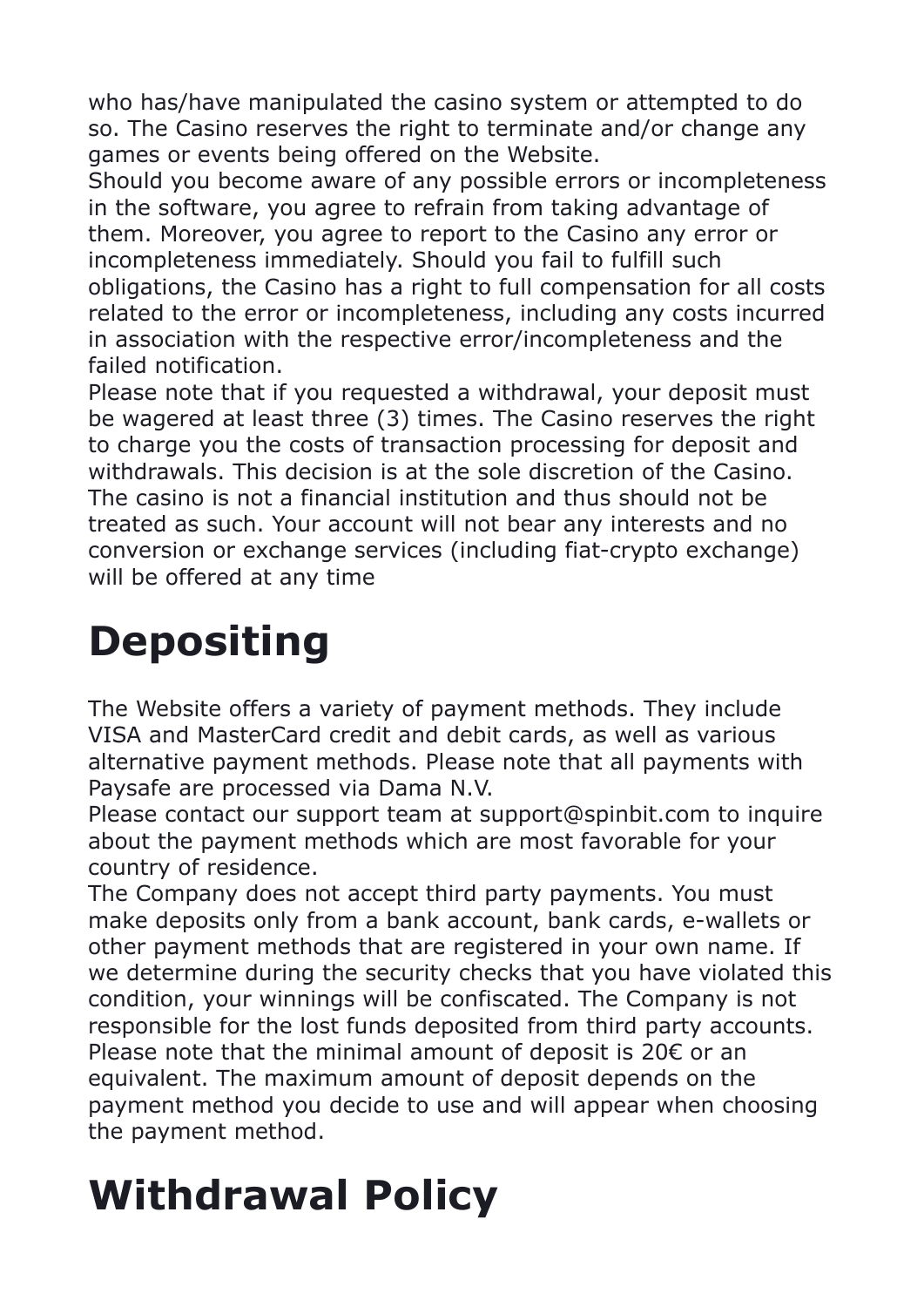The minimal and maximum amount for withdrawal depends on the payment method you use. If the requested amount exceeds the limit of a particular payment system, the amount will be withdrawn in installments.

The Casino reserves the right to check your identity prior to processing payouts and to hold any refund or withdrawals for the time needed to check your identity. In case you provide false or incompleted Personal Data, the withdrawal can be refused and the Player Account terminated, of which you will be informed by email. Reporting by the Casino to applicable regulatory bodies of actions performed by the player may be required.

The Website supports payouts via Original Credit Transfer (OCT) from Visa and via Payment Transfer from Mastercard. Additional requirements are that the respective credit card is not a corporate credit card and the card is issued in a supported country. For Visa, the following countries are not supported: USA, Australia, Hong Kong, India, Indonesia, Japan, Korea, Malaysia, Singapore. For Mastercard, only the following countries are supported: Andorra, Austria, Belgium, Cyprus, Czech Republic, Denmark, Estonia, France, Germany, Gibraltar, Greece, Hungary, Iceland, Ireland, Italy, Latvia, Luxembourg, Malta, Monaco, Netherlands, Norway, San Marino, Slovakia, Slovenia, Spain, Sweden, Switzerland, Turkey, and the United Kingdom.

Please note that even for supported countries the Casino is not able to guarantee successful credit card payment processing in all cases, since banks issuing credit cards may block or reject such transactions at their own discretion.

The internal operating currency of the Website is Euro. Due to this fact, in case you transact in other currencies, the amount deducted from your credit card may be insignificantly higher than displayed at the time of transaction due to currency conversions on the side of your bank and/or the Casino's payment processing system. All Bank Transfer payouts are in principle processed within three (3) banking days. Please mind that you will not be able to request a Bank Transfer for USD payouts.

You acknowledge that withdrawals via bank transfers can in exceptional cases be subject to additional charges by the intermediary banks. These charges remain outside the influence of The Casino and are in our experience limited to the equivalent of EUR 16.

The maximum withdrawal amount processed to a player is 50,000 EUR/USD, 75,000 NZD/CAD, 6 BTC and 1200 LTC per month,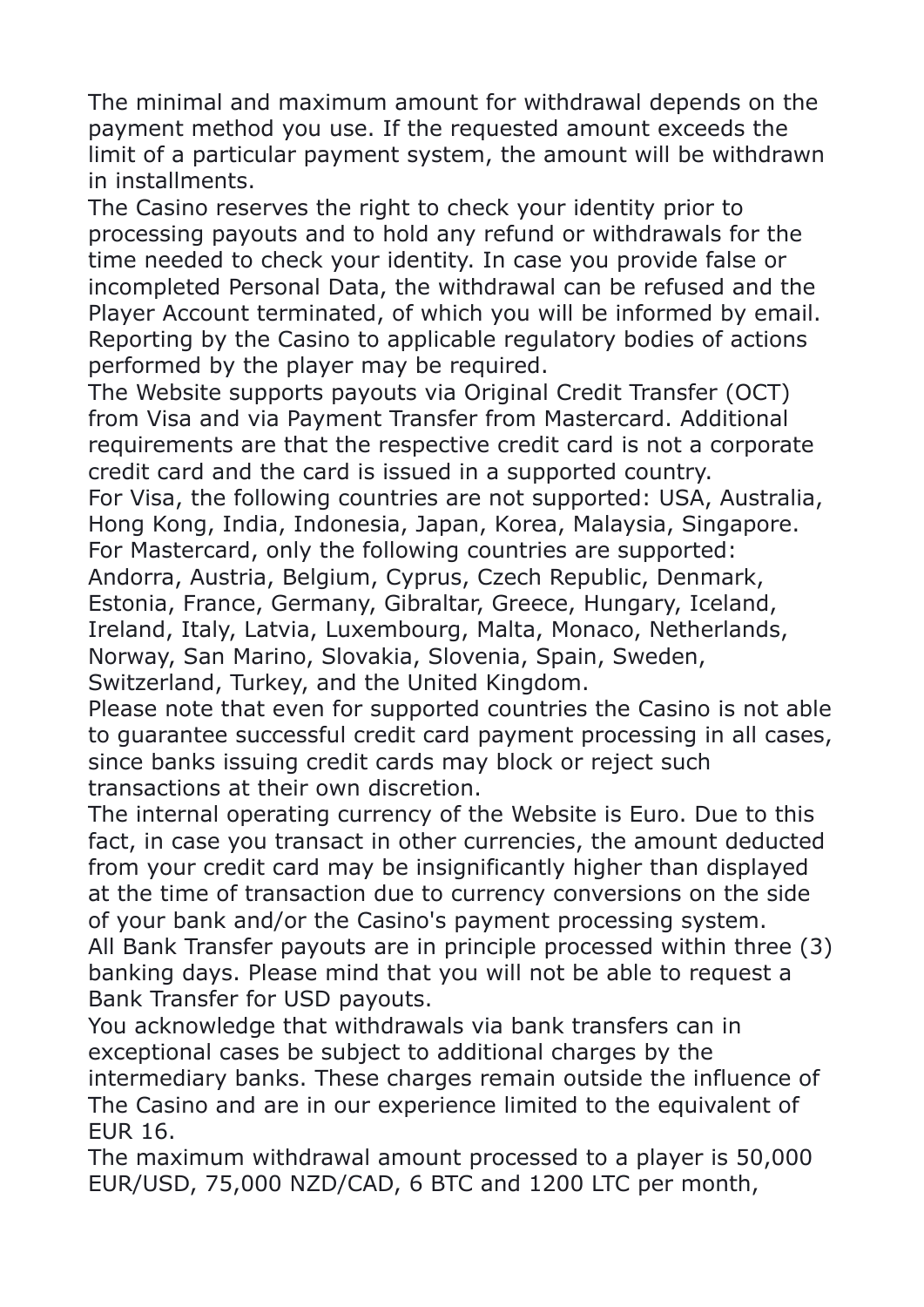unless otherwise specified in the Terms & Conditions of a specific promotion. Exceptions may be made to players with a higher VIP level, if any, at the Casino's sole discretion.

If you win more than €50,000, the Casino reserves the right to divide the payout into monthly instalments of maximum €50,000 until the full amount is paid out.

All progressive jackpot wins will be paid in full.

Finally, please keep in mind the Casino is not a financial institution. Your account will thus not bear any interests and no conversion or exchange services will be offered at any time.

#### **REFUND POLICY**

A refund request will only be considered if it is requested within the first twenty-four (24) hours of the alleged transaction, or within thirty (30) calendar days if a Player alleges that another individual has accessed his/her Player Account.

If you have funding your account with a Credit Card we reserve the right to pay all withdrawal requests up to the total amount deposited as refunds against the purchases you have made. If your withdrawals exceed the total amount deposited, any excess amount will be paid to you via one of our alternative methods available. Before a refund is processed all bonuses and winnings in your balance will be deducted prior to calculating the amount to be refunded.

In case any Credit Card purchases are considered to carry an unacceptable risk for security or legal reasons either by our Payment processors or by the Casino, we will initiate refunds for all such transactions back to the Сredit Сard, and notify all the appropriate authorities and parties.

#### **Dormant Accounts**

An inactive (dormant) account is a Player Account which a player has not logged into or logged out of for twelve (12) consecutive months. If your Player Account is deemed to be inactive, the Casino reserves the right to charge a monthly administrative fee of €10 or the equivalent in another currency (or the current balance of your account, if less) as long as the balance of your account remains positive.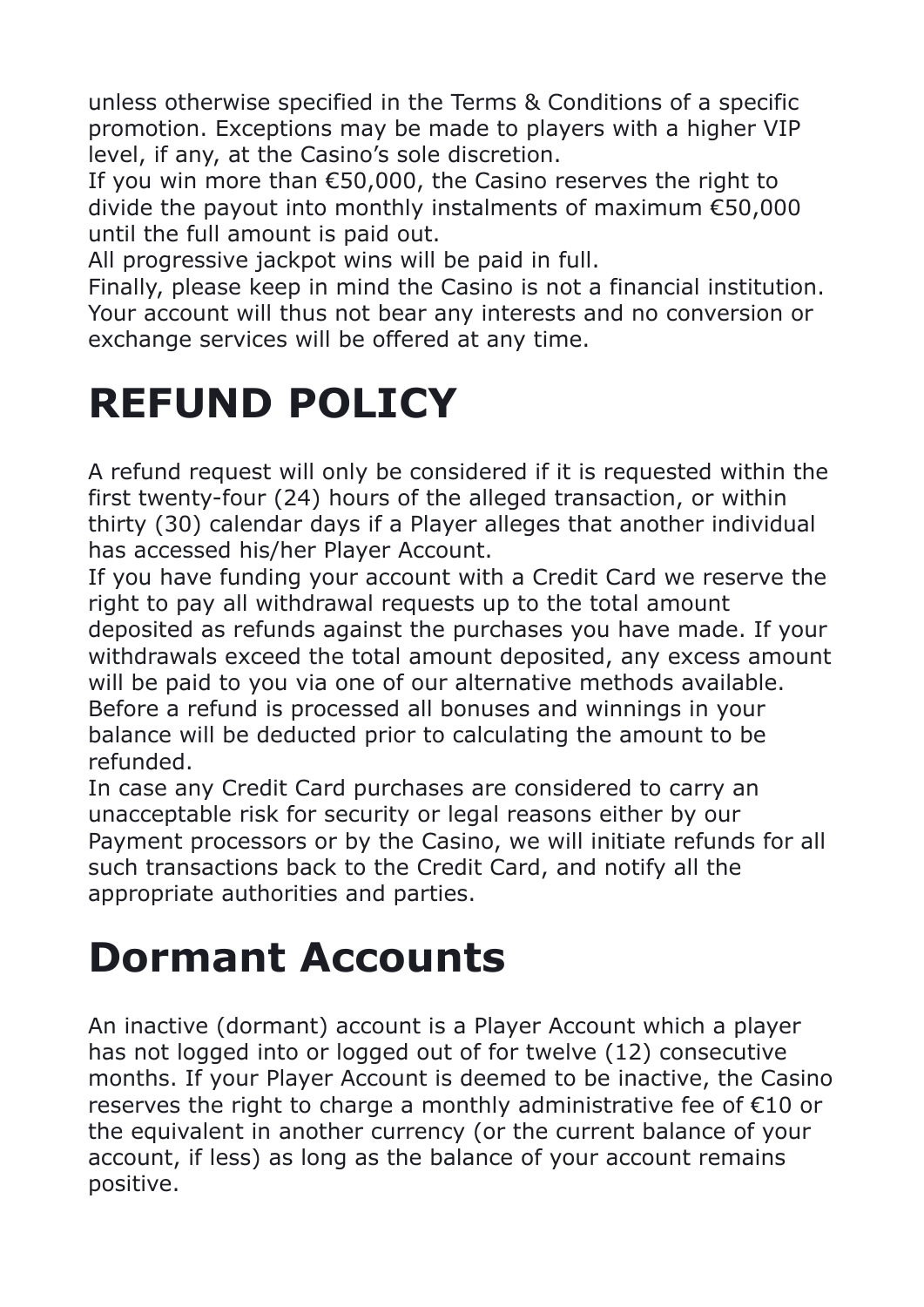You authorise the Casino to debit this fee from your Player Account at the beginning of the month following the day on which your account is deemed inactive, and at the beginning of every subsequent month that your account remains inactive. The Casino will stop deducting the fee if the account balance is zero or if the account is reactivated.

## **Expiry Period**

You agree that any claim and/or cause of action arising out of or related to these Terms and Conditions or a service provided by the Casino must be filed within one (1) year after such claim or cause of action arose.

#### **Complaints**

You are free to contact our customer service team according to the instructions found on the Website to give us any complaints regarding our services.

Complaints are handled in the support department and escalated in the organisation of the Casino in the case that support personnel did not solve the case immediately. You shall be informed about the state of the complaint to a reasonable level.

Casino is to acknowledge a complaint started by the account holder only. It is forbidden to and you can therefore not assign, transfer, hand over or sell your complaint to the third party. Casino will dismiss the complaint if the matter is handed over to be conducted by the third party and not the original account owner.

In the event of any dispute, you agree that the server logs and records shall act as the final authority in determining the outcome of any claim. You agree that in the unlikely event of a disagreement between the result that appears on your screen and the game server, the result that was logged on the game server will prevail, and you acknowledge and agree that our records will be the final authority in determining the terms and circumstances of your participation in the relevant online gaming activity and the results of this participation.